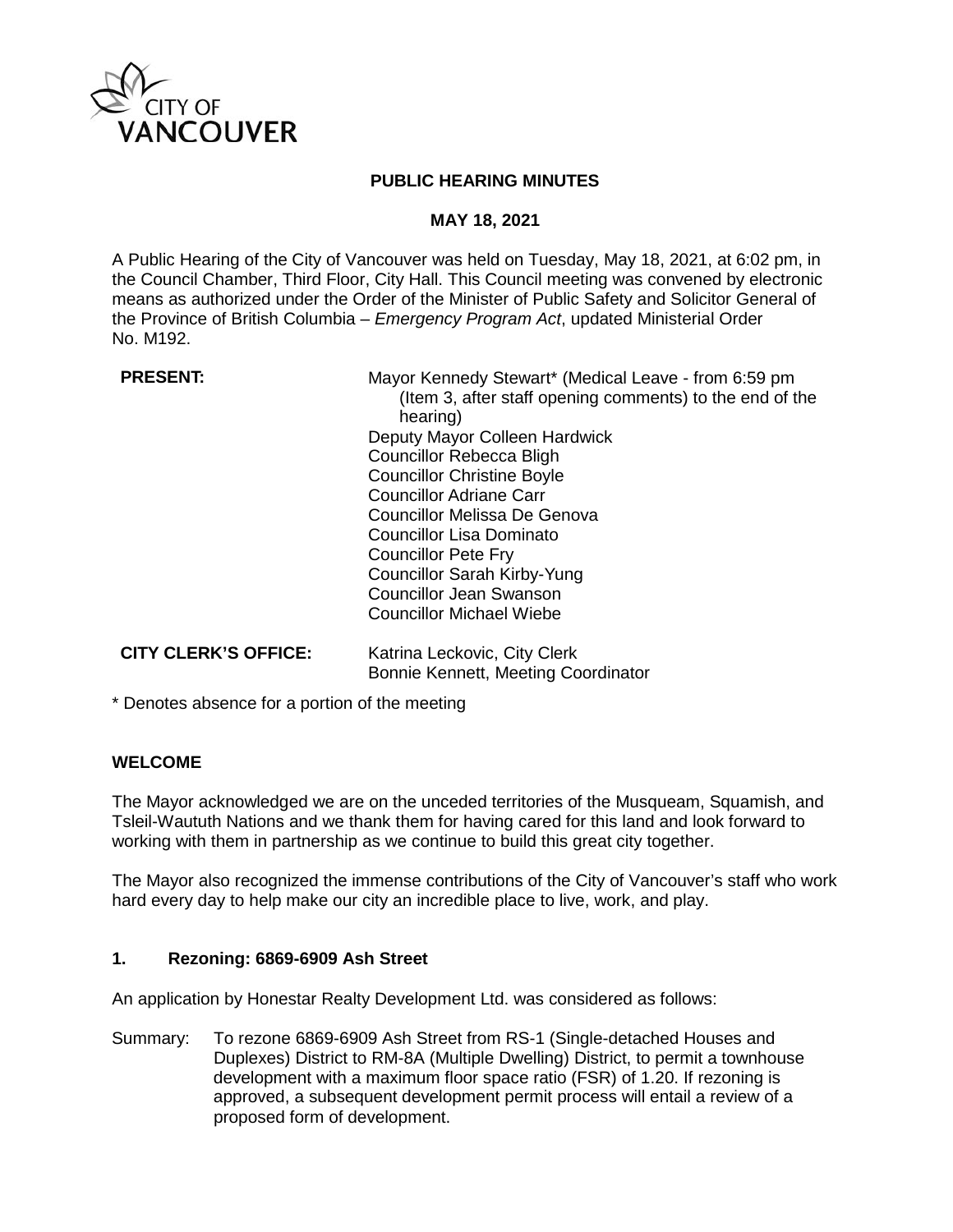The General Manager of Planning, Urban Design and Sustainability, recommended approval subject to conditions set out in the summary and recommendation of the Public Hearing agenda.

## **Summary of Correspondence**

No correspondence was received since referral to Public Hearing and prior to the close of the speakers list and receipt of public comments.

## **Speakers**

The Mayor called for speakers for and against the application and none were present.

The speakers list and receipt of public comments closed at 6:14 pm.

## **Council Decision**

MOVED by Councillor Carr SECONDED by Councillor Kirby-Yung

> A. THAT the application by Honestar Realty Development Ltd., the registered owner of the lands located at 6869-6909 Ash Street [*Lots 11, 12, and 13, Block 886, District Lot 526, Plan 10043; PIDs 009-443-371, 009-527-192, and 009-527-222, respectively*] from RS-1 (Single-detached Houses and Duplexes) District to RM-8A (Multiple Dwelling) District, generally as presented in Appendix A of the Referral Report dated March 30, 2021, entitled "Rezoning: 6869-6909 Ash Street", be approved in principle;

FURTHER THAT the above approval be subject to the Conditions of Approval contained in Appendix B of the above-noted report.

- B. THAT, subject to enactment of the rezoning by-law, the Director of Legal Services be instructed to bring forward for Council approval amendments to the Subdivision By-law, generally as set out in Appendix C of the Referral Report dated March 30, 2021, entitled "Rezoning: 6869-6909 Ash Street".
- C. THAT A and B above be adopted on the following conditions:
	- (i) THAT the passage of the above resolutions creates no legal rights for the applicant or any other person, or obligation on the part of the City; and any expenditure of funds or incurring of costs is at the risk of the person making the expenditure or incurring the cost;
	- (ii) THAT any approval that may be granted following the Public Hearing shall not obligate the City to enact a by-law rezoning the property, and any costs incurred in fulfilling requirements imposed as a condition of rezoning are at the risk of the property owner; and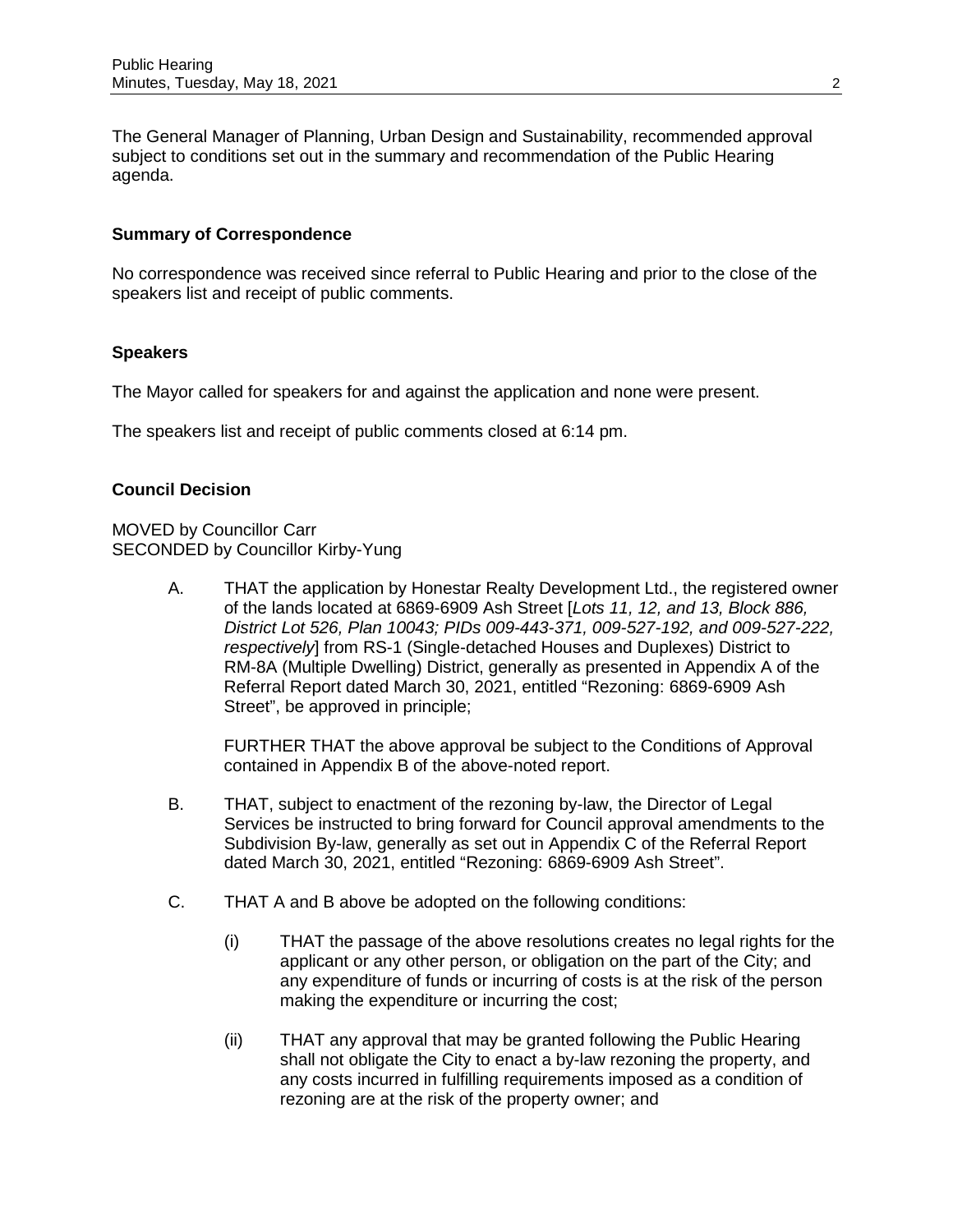(iii) THAT the City and all its officials, including the Approving Officer, shall not in any way be limited or directed in the exercise of their authority or discretion, regardless of when they are called upon to exercise such authority or discretion.

CARRIED (Vote No. 07304) (Councillor Hardwick opposed)

# **2. CD-1 Rezoning: 1885 East Pender Street**

An application by TL Housing Solutions was considered as follows:

Summary: To rezone 1885 East Pender Street from RM-4 (Residential) District to CD-1 (Comprehensive Development) District to permit the development of a six-storey residential building containing 64 social housing units. A height of 21.6 m (70.8 ft.) and a floor space ratio (FSR) of 2.92 are proposed.

The General Manager of Planning, Urban Design and Sustainability, recommended approval subject to conditions set out in the summary and recommendation of the Public Hearing agenda.

## **Summary of Correspondence**

No correspondence was received since referral to Public Hearing and prior to the close of the speakers list and receipt of public comments.

## **Staff Opening Comments**

Staff from Planning, Urban Design and Sustainability provided a brief overview of the application.

Council also had before them a memorandum dated May 13, 2021, entitled "CD-1 Rezoning: 1885 East Pender Street – Amendment to draft CD-1 Bylaw in Appendix A", from the General Manager of Planning, Urban Design and Sustainability, which recommended an amendment to section 5.2 of Appendix A in the Referral Report dated March 30, 2021, entitled "CD-1 Rezoning: 1885 East Pender Street". On April 13, 2021, Council referred the above-noted rezoning application to a Public Hearing. After referral, staff determined an amendment to the draft CD-1 By-law was appropriate given changes recently approved in principle to the RM-4/RM-4N District Schedule for social housing applications. This memorandum brings forward an additional recommendation that includes the needed amendment.

### **RECOMMENDATION**

THAT section 5.2 of Appendix A be amended to read as follows:

5.2 The floor space ratio for all uses must not exceed 3.0.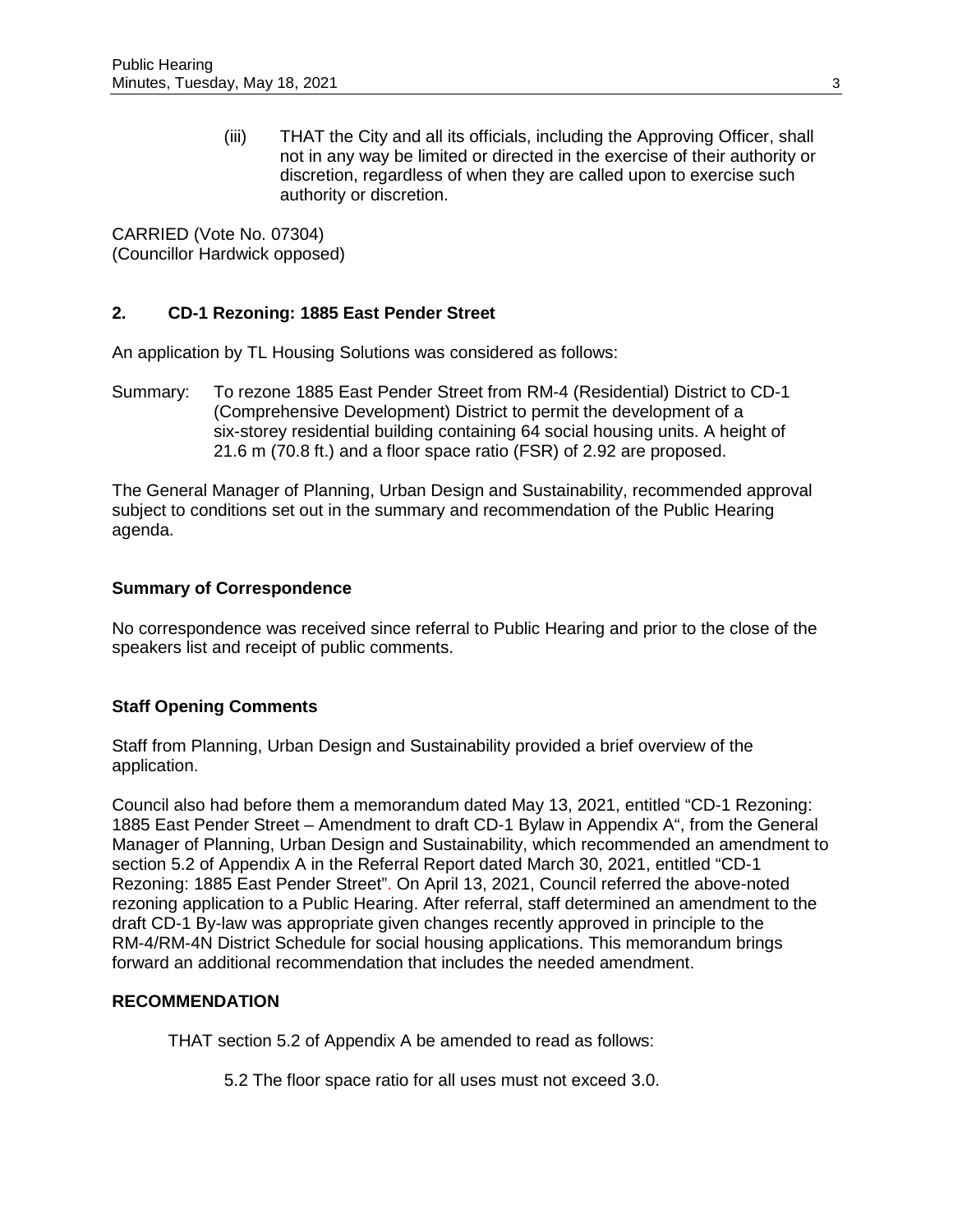# **Applicant Comments**

Tiffany Duzita, Community Land Trust, provided brief opening comments and responded to questions.

## **Speakers**

The Mayor called for speakers for and against the application.

The following spoke in support of the application:

• Blair Redlin

The speakers list and receipt of public comments closed at 6:42 pm.

## **Council Decision**

MOVED by Councillor Boyle SECONDED by Councillor De Genova

> A. THAT the application, by TL Housing Solutions on behalf of CLT 0001 Community Society, to rezone 1885 East Pender Street [*PID 006-376-894, 006-376-959, 006-377-084; Lot 14, 15 and 16 respectively, except the north 10 feet now lane, all of Lot 5 Block E District Lot 183 Plan 180*] from RM-4 (Residential) District to CD-1 (Comprehensive Development) District to increase the permitted floor space ratio (FSR) from 1.45 to 2.92 and the building height from 10.7 m (35.1 ft.) to 21.6 m (70.8 ft.) to permit the development of a sixstorey residential building containing 64 social housing units, generally as presented in Appendix A of the Referral Report dated March 30, 2021, entitled "CD-1 Rezoning: 1885 East Pender Street", be approved in principle;

FURTHER THAT section 5.2 of Appendix A of the above-noted report be amended to read as follows:

5.2 The floor space ratio for all uses must not exceed 3.0;

FURTHER THAT the proposed form of development also be approved in principle, generally as prepared in plans by RLA Architects received October 7, 2020, provided the Director of Planning may allow minor alterations to this form of development when approving the detailed scheme of development;

AND FURTHER THAT the above approvals be subject to the Conditions of Approval contained in Appendix B of the above-noted report.

B. THAT, if Council approves in principle the rezoning and the Housing Agreement described in Part 2 of Appendix B of the Referral Report, dated March 30, 2021, entitled "CD-1 Rezoning: 1885 East Pender Street", the Director of Legal Services be instructed to prepare the necessary Housing Agreement By-law for enactment prior to enactment of the zoning by-law, subject to such terms and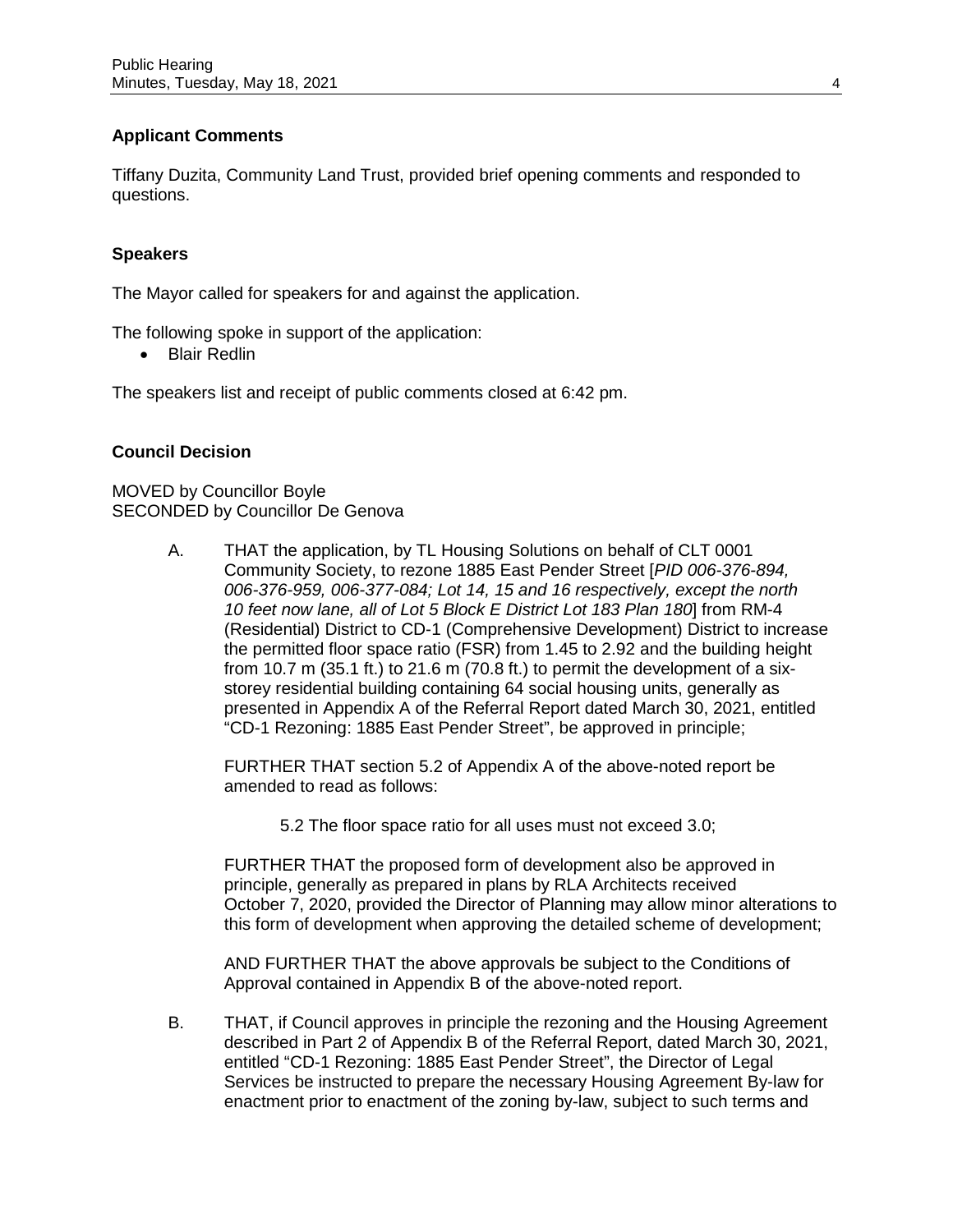conditions as may be required at the discretion of the Director of Legal Services and the General Manager of Planning, Urban Design and Sustainability.

- C. THAT A and B above be adopted on the following conditions:
	- (i) THAT the passage of the above resolutions creates no legal rights for the applicant or any other person, or obligation on the part of the City; and any expenditure of funds or incurring of costs is at the risk of the person making the expenditure or incurring the cost;
	- (ii) THAT any approval that may be granted following the Public Hearing shall not obligate the City to enact a by-law rezoning the property, and any costs incurred in fulfilling requirements imposed as a condition of rezoning are at the risk of the property owner; and
	- (iii) THAT the City and all its officials, including the Approving Officer, shall not in any way be limited or directed in the exercise of their authority or discretion, regardless of when they are called upon to exercise such authority or discretion.

CARRIED UNANIMOULSY (Vote No. 07305)

## **3. CD-1 Rezoning: 1650 East 12th Avenue**

An application by Ciccozzi Architecture Inc. was considered as follows:

Summary: To rezone 1650 East 12th Avenue from C-2C1 (Commercial) District to CD-1 (Comprehensive Development) District, to permit the development of a six-storey mixed-use building containing 65 strata-titled residential units. A height of 21.3 m (70 ft.) and a floor space ratio (FSR) of 3.0 are proposed.

The General Manager of Planning, Urban Design and Sustainability, recommended approval subject to conditions set out in the summary and recommendation of the Public Hearing agenda.

### **Summary of Correspondence**

The following correspondence was received since referral to Public Hearing and prior to the close of the speakers list and receipt of public comments:

- 14 pieces of correspondence in support of the application; and
- 1 piece of correspondence dealing with other aspects of the application.

### **Staff Opening Comments**

Staff from Planning, Urban Design and Sustainability provided a brief overview of the application, and responded to questions.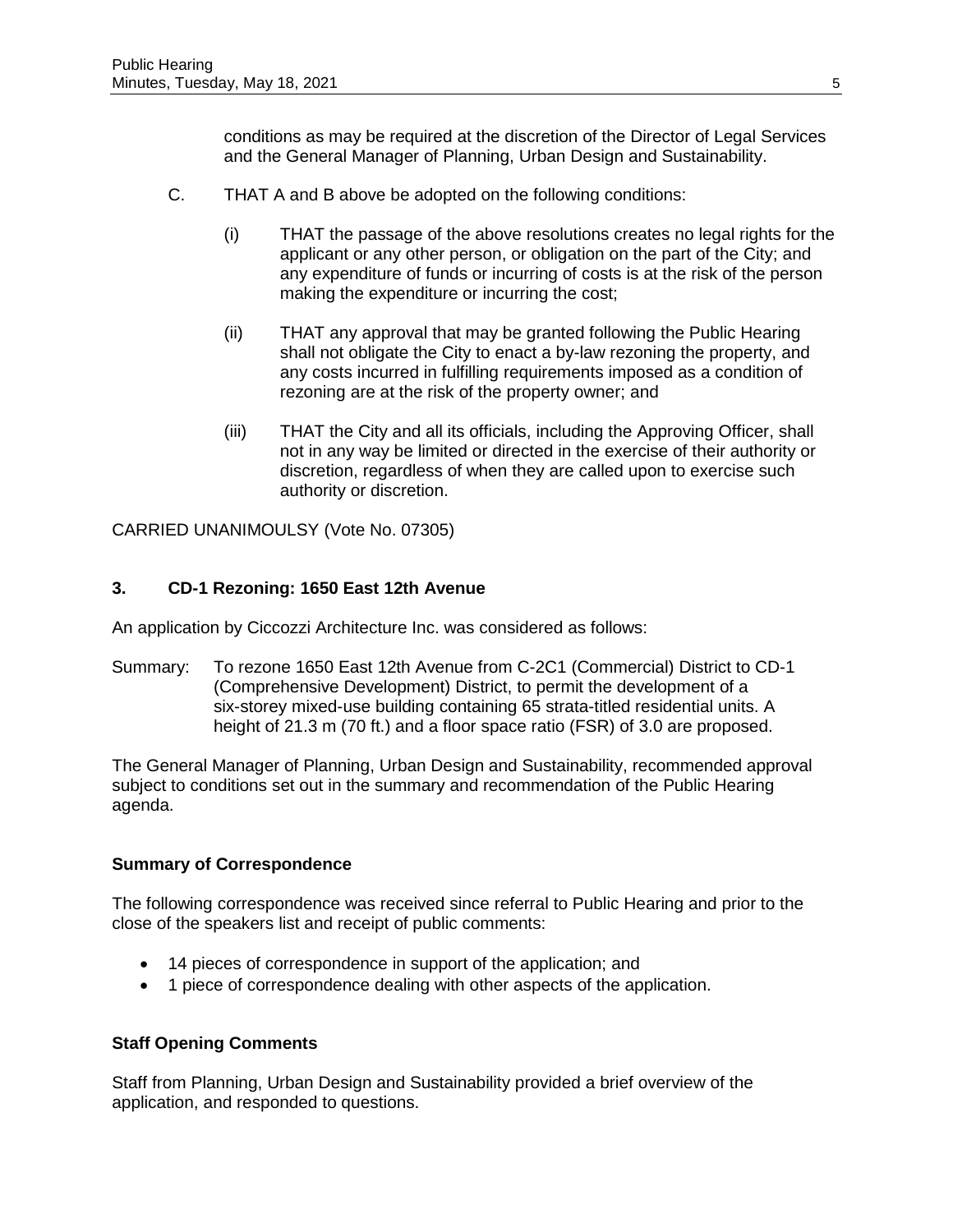\* \* \* \* \*

At 6:59 pm, after staff opening comments, Mayor Stewart relinquished the Chair to Deputy Mayor Hardwick, and did not return for the remainder of the hearing.

\* \* \* \* \*

## **Speakers**

Deputy Mayor Hardwick called for speakers for and against the application.

The following spoke in support of the application:

- Matthew Wasylynko, Broker, CB Richard Ellis Limited
- Molly Kavanagh
- Lesley McHale, President, Commercial Drive Business Society
- Reilly Wood
- Drazen Boticki
- Corey Martin, Realtor, Stilhavn Real Estate Services

The following spoke in opposition of the application:

• Stephen Bohus

The speakers list and receipt of public comments closed at 7:36 pm.

## **Staff Closing Comments**

Staff from Planning, Urban Design and Sustainability responded to additional questions.

### **Council Decision**

MOVED by Councillor Wiebe SECONDED by Councillor De Genova

> A. THAT the application by Ciccozzi Architecture Inc. on behalf of 1650 East 12th Avenue Investments Ltd. (Wesgroup Properties), the registered owner of the land located at 1650 East 12th Avenue [*Lot A Block 170 District Lot 264A Plan 16071; PID 004-343-719*] to rezone the land (including a City lane) from C-2C1 (Commercial) District to CD-1 (Comprehensive Development) District, to increase the maximum building height from 10.7 m (35 ft.) to 21.3 m (70 ft.), to permit the development of a six-storey mixed-use building containing 65 strata-titled residential units, generally as presented in Appendix A of the Referral Report dated March 30, 2021, entitled "CD-1 Rezoning: 1650 East 12th Avenue", be approved in principle;

FURTHER THAT the proposed form of development also be approved in principle, generally as prepared in plans by Ciccozzi Architecture Inc. received April 30, 2020, provided the Director of Planning may allow minor alterations to this form of development when approving the detailed scheme of development;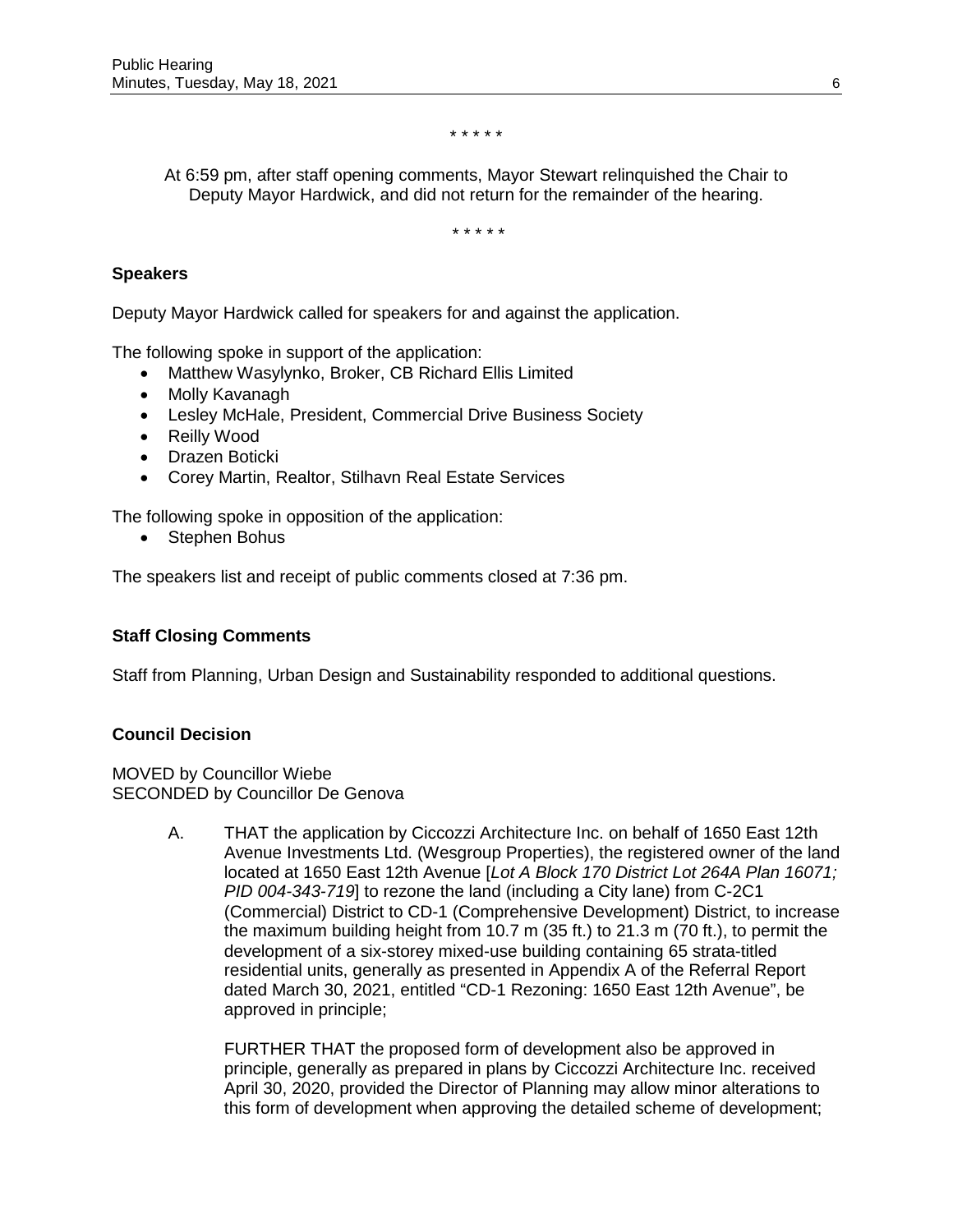AND FURTHER THAT the above approvals be subject to the Conditions of Approval contained in Appendix B of the above-noted report.

- B. THAT the application to amend the Sign By-law to establish regulations for this CD-1, generally as set out in Appendix C of the Referral Report dated March 30, 2021, entitled "CD-1 Rezoning: 1650 East 12th Avenue", be approved.
- C. THAT, subject to enactment of the CD-1 By-law, the Director of Legal Services be instructed to bring forward for Council approval amendments to the Noise Control By-law, generally as set out in Appendix C of the Referral Report dated March 30, 2021, entitled "CD-1 Rezoning: 1650 East 12th Avenue".
- D. THAT A through C above be adopted on the following conditions:
	- (i) THAT the passage of the above resolutions creates no legal rights for the applicant or any other person, or obligation on the part of the City; and any expenditure of funds or incurring of costs is at the risk of the person making the expenditure or incurring the cost;
	- (ii) THAT any approval that may be granted following the Public Hearing shall not obligate the City to enact a by-law rezoning the property, and any costs incurred in fulfilling requirements imposed as a condition of rezoning are at the risk of the property owner; and
	- (iii) THAT the City and all its officials, including the Approving Officer, shall not in any way be limited or directed in the exercise of their authority or discretion, regardless of when they are called upon to exercise such authority or discretion.

CARRIED (Vote No. 07306) (Councillors Hardwick and Swanson opposed) (Mayor Stewart absent for the vote due to medical leave)

# **4. CD-1 Rezoning: 8257-8273 Oak Street and 1025-1035 West 67th Avenue**

An application by GBL Architects was considered as follows:

Summary: To rezone 8257-8273 Oak Street and 1025-1035 West 67th Avenue from RS-1 (Residential) and C-1 (Commercial) to CD-1 (Comprehensive Development) District to permit the development of an eight-storey mixed-use building containing 62 strata-titled residential units. A height of 28.3 metres (92.8 feet) with additional height for a rooftop amenity space and a floor space ratio (FSR) of 3.53 are proposed.

The General Manager of Planning, Urban Design and Sustainability, recommended approval subject to conditions set out in the summary and recommendation of the Public Hearing agenda.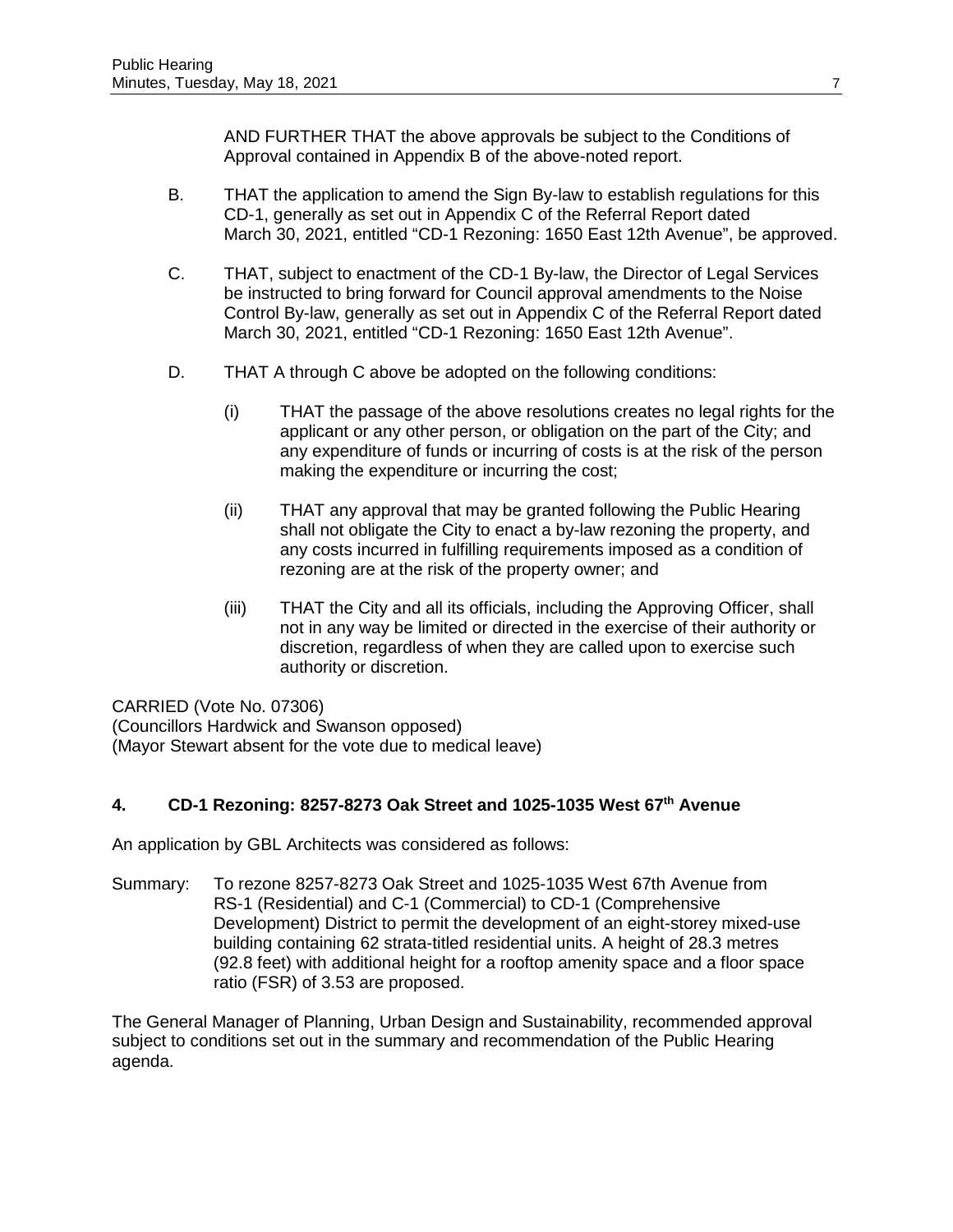## **Summary of Correspondence**

The following correspondence was received since referral to Public Hearing and prior to the close of the speakers list and receipt of public comments:

- 1 piece of correspondence in support of the application; and
- 2 pieces of correspondence in opposition to the application.

## **Speakers**

The Deputy Mayor called for speakers for and against the application and none were present.

The speakers list and receipt of public comments closed at 7:57 pm.

## **Council Decision**

MOVED by Councillor Kirby-Yung SECONDED by Councillor Carr

> A. THAT the application by GBL Architects on behalf of Jili Nominee Ltd., the registered owner of the land located at 8257-8273 Oak Street and 1025-1035 West 67th Avenue [*PID 006-966-039; Lot A of Lot 14 Block B District Lots 319, 323 and 324 Plan 19729*] to rezone the land from RS-1 (One-Family Dwelling) and C-1 (Commercial) to CD-1 (Comprehensive Development) District to permit the development of an eight-storey mixed-use building with 62 strata-titled residential units at a floor space ratio (FSR) of 3.53, and a building height of 28.3 m (92.8 ft.) and 31.6 m (103.5 ft.) for the portion with rooftop amenity, generally as presented in Appendix A of the Referral Report dated March 30, 2021, entitled "CD-1 Rezoning: 8257-8273 Oak Street and 1025-1035 West 67th Avenue", be approved in principle;

FURTHER THAT the proposed form of development also be approved in principle, generally as prepared in plans by GBL Architects received October 29, 2019, provided the Director of Planning may allow minor alterations to this form of development when approving the detailed scheme of development;

FURTHER THAT the above approvals be subject to the Conditions of Approval contained in Appendix B of the above-noted report.

- B. THAT the application to amend the Sign By-law to establish regulations for this CD-1, generally as set out in Appendix C of the Referral Report dated March 30, 2021, entitled "CD-1 Rezoning: 8257-8273 Oak Street and 1025-1035 West 67th Avenue", be approved.
- C. THAT, subject to enactment of the CD-1 By-law, the Director of Legal Services be instructed to bring forward for Council approval amendments to the Noise Control By-law, generally as set out in Appendix C of the Referral Report dated March 30, 2021, entitled "CD-1 Rezoning: 8257-8273 Oak Street and 1025-1035 West 67th Avenue".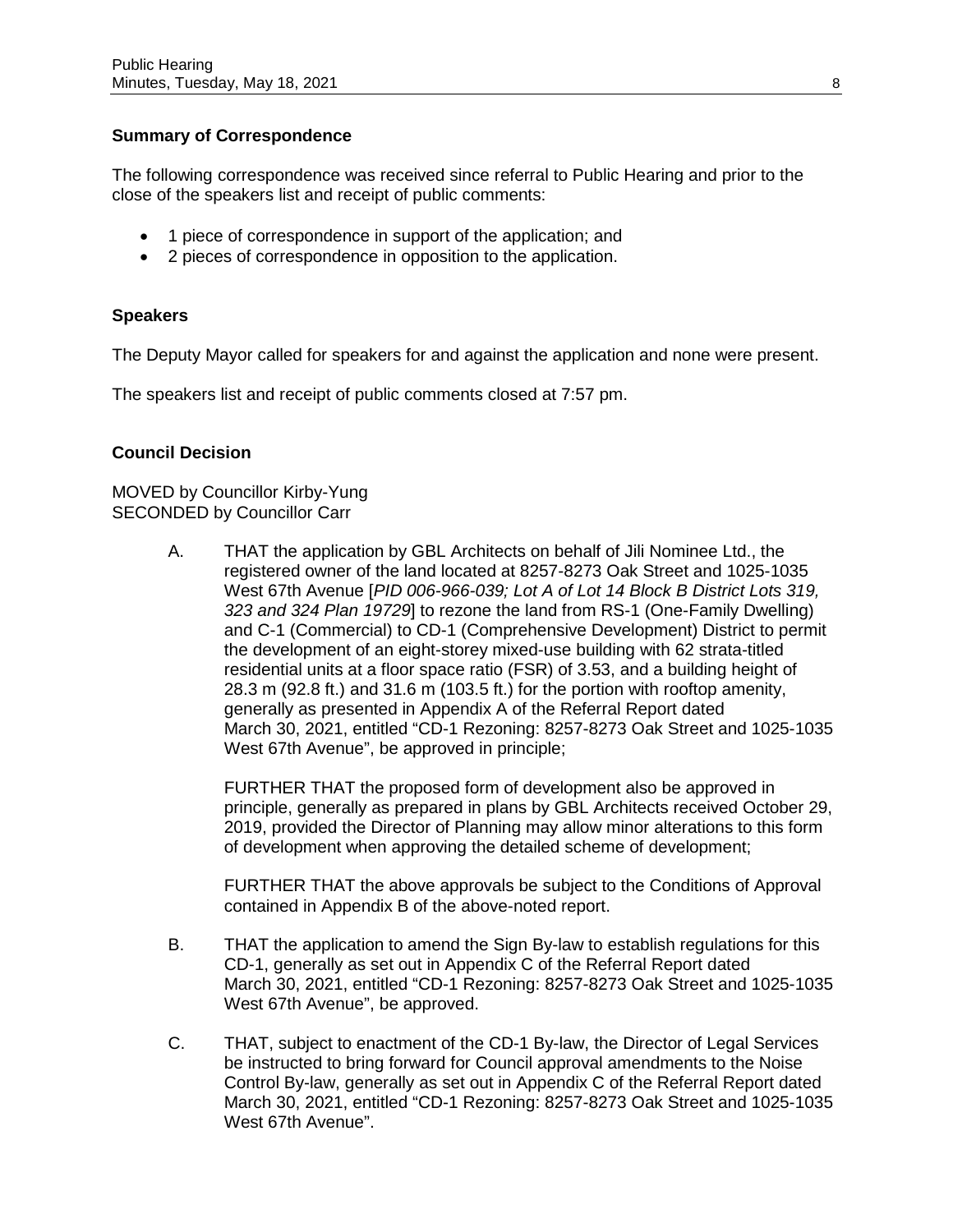- D. THAT, subject to enactment of the CD-1 By-law, the Director of Legal Services be instructed to bring forward for Council approval amendments to the Subdivision By-law, generally as set out in Appendix C of the Referral Report dated March 30, 2021, entitled "CD-1 Rezoning: 8257-8273 Oak Street and 1025-1035 West 67th Avenue".
- E. THAT A through D above be adopted on the following conditions:
	- (i) THAT the passage of the above resolutions creates no legal rights for the applicant or any other person, or obligation on the part of the City; and any expenditure of funds or incurring of costs is at the risk of the person making the expenditure or incurring the cost;
	- (ii) THAT any approval that may be granted following the Public Hearing shall not obligate the City to enact a by-law rezoning the property, and any costs incurred in fulfilling requirements imposed as a condition of rezoning are at the risk of the property owner; and
	- (iii) THAT the City and all its officials, including the Approving Officer, shall not in any way be limited or directed in the exercise of their authority or discretion, regardless of when they are called upon to exercise such authority or discretion.

CARRIED (Vote No. 07307) (Councillors Hardwick and Swanson opposed) (Mayor Stewart absent for the vote due to medical leave)

## **5. CD-1 Rezoning: 8655 Granville Street**

An application by Red Buffalo 8655 Holdings Ltd. was considered as follows:

Summary: To rezone 8655 Granville Street from C-2 (Commercial) District to CD-1 (Comprehensive Development) District, to permit the development of an 11-storey mixed-use building with at-grade commercial space, office space, and 55 strata-titled residential units. A height of 38.4 metres (126 feet) and a floor space ratio (FSR) of 4.10 are proposed.

The General Manager of Planning, Urban Design and Sustainability, recommended approval subject to conditions set out in the summary and recommendation of the Public Hearing agenda.

## **Summary of Correspondence**

The following correspondence was received since referral to Public Hearing and prior to the close of the speakers list and receipt of public comments:

- 5 pieces of correspondence in support of the application;
- 4 pieces of correspondence in opposition to the application; and
- 1 piece of correspondence dealing with other aspects of the application.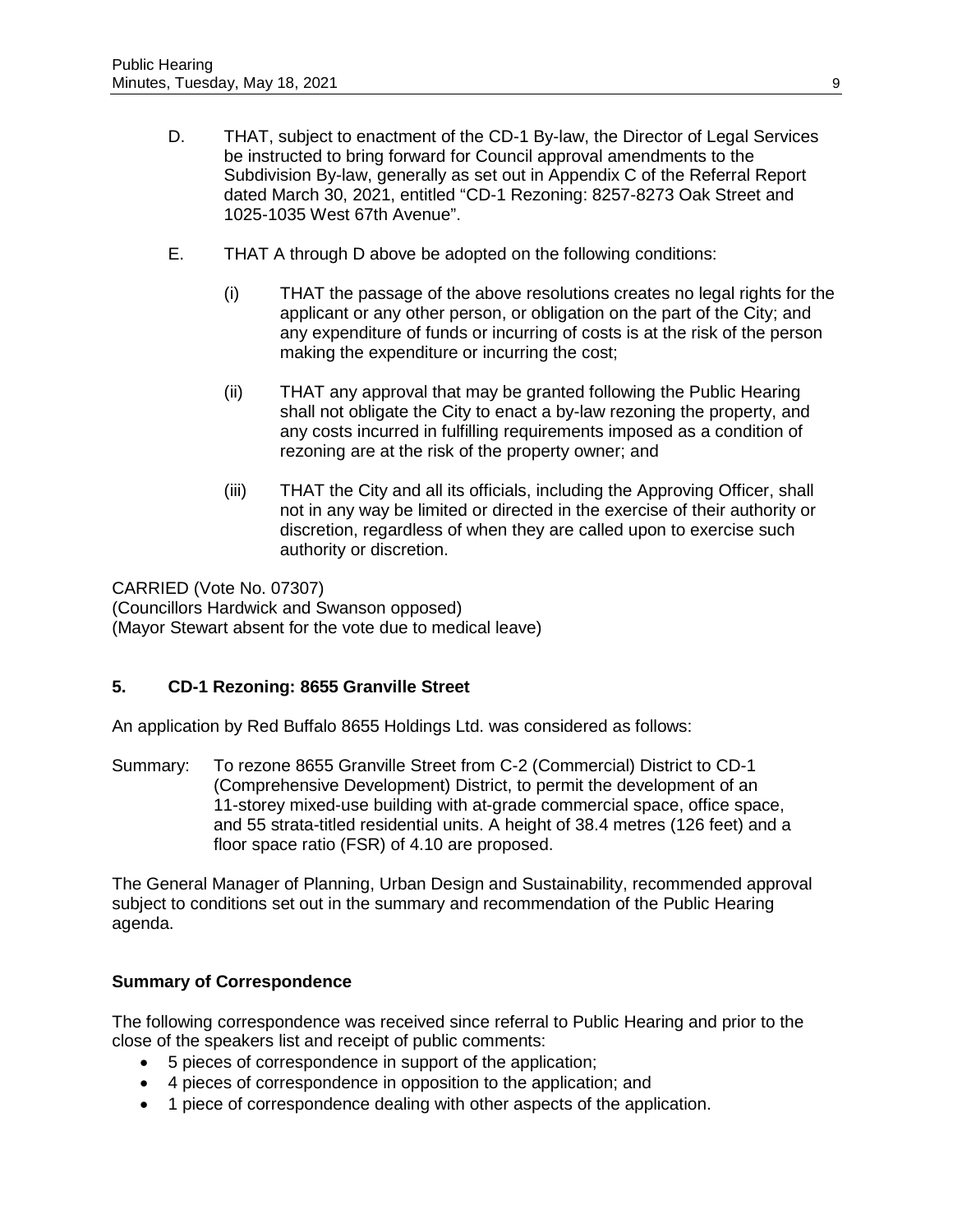# **Staff Opening Comments**

Staff from Planning, Urban Design and Sustainability provided a brief overview of the application and responded to questions.

## **Applicant Comments**

Daniel Eisenberg, GBL Architects, provided brief opening comments.

## **Speakers**

The Deputy Mayor called for speakers for and against the application.

The following spoke in support of the application:

- Michael Cheung
- Huijun (Carol) Yang
- Vivian Chung

The following spoke in opposition of the application:

• Ana Luiza Cicero Lagana, Board Member, David Wetherow Coop

The speakers list and receipt of public comments closed at 8:36 pm.

## **Staff Closing Comments**

Staff from Planning, Urban Design and Sustainability responded to additional questions.

### **Council Decision**

MOVED by Councillor Dominato SECONDED by Councillor De Genova

> A. THAT the application by Red Buffalo 8655 Holdings Ltd., the registered owner of the lands located at 8655 Granville Street [*PID 009-430-105: Lot D Block F District Lot 318 Plan 21521*], to rezone the lands from C-2 (Commercial) District to CD-1 (Comprehensive Development) District to increase the floor space ratio (FSR) from 2.50 to 4.10 and the building height from 13.8 m (45.3 ft.) to 38.4 m (126 ft.) to permit the development of an 11-storey mixed-use building with at-grade commercial space, office space, and 55 strata-titled residential units, generally as presented in Appendix A of the Referral Report dated March 30, 2021, entitled "CD-1 Rezoning: 8655 Granville Street", be approved in principle;

FURTHER THAT the proposed form of development also be approved in principle, generally as prepared in plans by GBL Architects received October 16, 2019, provided the Director of Planning may allow minor alterations to this form of development when approving the detailed scheme of development;